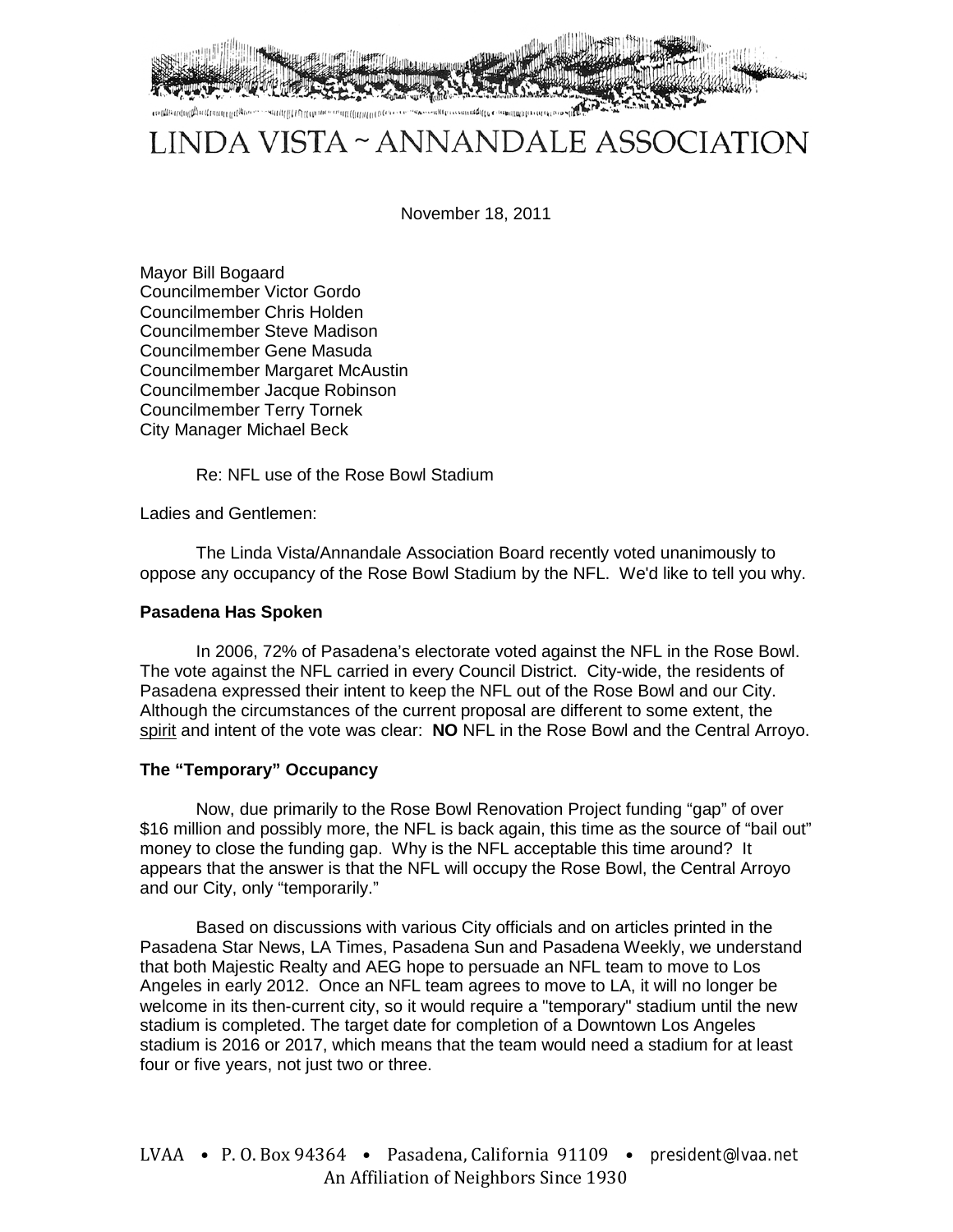Pasadena City Council City Manager November 18, 2011

The construction of the Downtown stadium is really two construction projects: reconstruction of one wing of the LA Convention Center, and construction of the stadium itself. The success of the Downtown stadium plan is dependent on raising \$275 million from a bond issuance to finance the reconstruction of the Convention Center.

In today's turbulent financial markets, it is likely that the desired sum of \$275 million will not be raised. It was a disappointing auction in a bond offering that contributed to the shortfall in the fund to finance the Rose Bowl renovation. What sort of delays to the Downtown stadium project might such a financing shortfall cause?

Even if the bond offering is successful, how likely is it that both major construction projects will be completed on time and on budget? Anyone experienced with public or private construction projects (even remodeling a home) will appreciate how many unexpected circumstances can delay a project. If it will take an estimated three years to construct a new fire station in the San Rafael neighborhood, how can anyone be confident that the Downtown stadium, a much larger and more complex project, will be completed in just two or three years?

It seems that the estimated four or five years that the Rose Bowl would be home to an NFL team could easily stretch to six, seven or eight years, or perhaps even longer. It is difficult to rely on assurances to the contrary when there are so many factors beyond anyone's control. **What is referred to as just "temporary" is really "indefinite."**

We have been informed by staff that a lease to the NFL would be for two years, with options for up to two more years, for a total of four years*,* at the end of which the NFL would be asked to leave. However, if more than four years is needed, it is unrealistic to think that after spending millions of dollars to establish an LA franchise, the NFL team would vacate the Rose Bowl and be left without a stadium in which to play. It is more likely that the Pasadena City Council would be placed under enormous pressure to extend the lease. Once an NFL team begins to play in the Rose Bowl, it will continue to do so until it is ready to leave. Let us repeat: the lease term will be for four years, not two, as some assume. Will the lease term slip again?

#### **Impact on Recreational Use of the Central Arroyo**

The Central Arroyo is one of the principal recreational areas for not only the City of Pasadena, but also for the entire San Gabriel Valley. Every day of every week, but particularly on weekends after working hard all week and in need of exercise and recreation, swimmers enjoy the Aquatic Center; families enjoy the Kidspace Children's Museum; picnickers relax at Brookside Park, walkers and joggers, cyclists, roller-bladers and dog walkers circle the loop; hikers enjoy the trails; tennis players gather at the courts, equestrians enjoy their trails, and golfers gather at Brookside Golf Course. Also, on weekends, numerous AYSO soccer games are played on Area H. The world famous Rose Bowl Flea Market is a great attraction every second Sunday of each month. Charity events such as the Wiggle Waggle Walk and the Autism Walk are successful in part because they are held in the beauty of the Central Arroyo. And, to the delight of all, the Rose Parade float tents take up residence in the Central Arroyo each December for a month.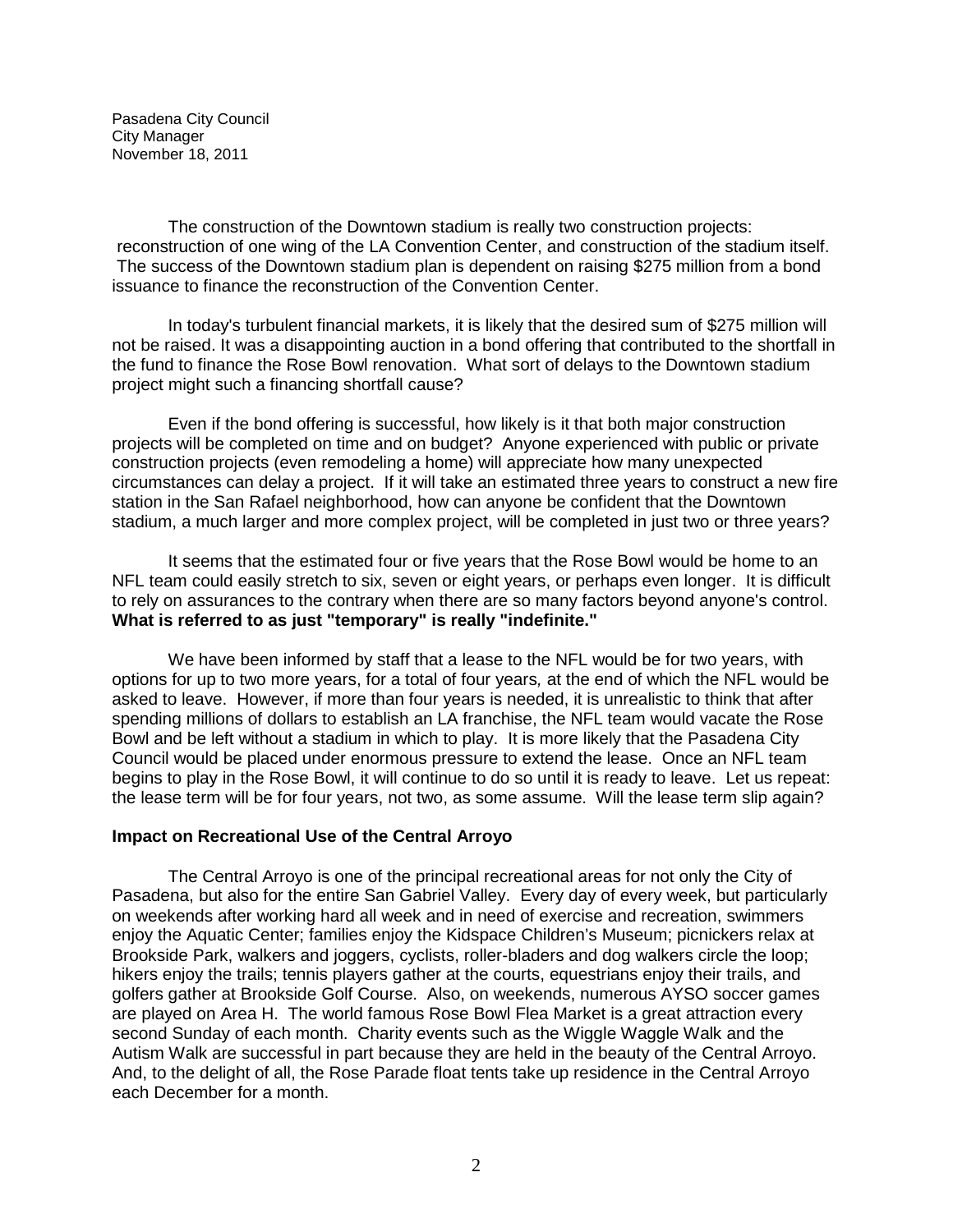Pasadena City Council City Manager November 18, 2011

The NFL season begins in August and runs through January. According to the Rose Bowl Events Calendar, during that six month period, approximately 100 events take place in the Central Arroyo. With crowds up to 100,000 (composed of ticket holders and NFL fans who just come to stadiums to soak up the atmosphere), and with extensive tail-gating, NFL games will shut down the Central Arroyo for all forms of recreational use. Pre-game "set up" and post game clean-up could render the Central Arroyo unusable for two or three continuous days of each week. When UCLA games are held on Saturday, and NFL games are held on the next day, Sunday, it could be three or four continuous days that the Central Arroyo will be unavailable to the residents of the entire City. How will the NFL crowds co-exist with recreational users of the Central Arroyo, AYSO soccer, the Rose Bowl Flea Market, the Tournament of Roses tents, and charity events? The Rose Bowl Stadium and the Central Arroyo should belong to the citizens of Pasadena and the residents of the San Gabriel Valley, and not to Majestic Realty, AEG or an NFL football team.

# **Parking and Tail-gating**

Where would the 100,000 NFL fans park and tail-gate? Adding ten or more major events to the Rose Bowl schedule could significantly degrade Area H and the Golf Courses. When the rains come in the fall and winter, the Brookside Golf Courses cannot be used as a parking lot. When the Rose Parade tents are erected in December, a significant portion of the parking lots will be unavailable. Plans to develop the Parsons property on Walnut may severely limit the use for Shuttle parking at that site during construction. The Central Arroyo is not equipped to accommodate vehicles of NFL-type crowds of this size on a regular basis.

### **Additional Concessions**

The longer an NFL team is in the Rose Bowl, the more likely it will be to demand greater concessions. Will it want big screens posted outside the stadium for viewing by ticketless tailgaters? Will it demand retail outlets? We all remember what they asked for in 2006 – that the City absorb most of the costs and expenses associated with its activities. And, where will the NFL-required practice field be located? Another part of the Arroyo, such as Hahamongna?

### **Trash and other Pollution of the Central Arroyo**

The Rose Bowl Stadium is located in an environmentally sensitive park and nature area. Trash from Rose Bowl events pollutes the stream that feeds into the LA River and ultimately the ocean. The City's current clean-up efforts are less than adequate. Pasadena aspires to be a green city that protects and preserves its parks and open space. Offering the Rose Bowl and the Central Arroyo to the NFL for possible short-term financial gain is inconsistent with that vision.

### **Environmental Impact Report and Traffic Study**

An Environmental Impact Report (EIR) under the California Environmental Quality Act (CEQA) is the primary California method to provide decision makers with the information that they need to understand all the significant impacts of major projects and to adopt necessary mitigations to protect citizens and their environment from harmful impacts. Yet, the trend is to excuse NFL stadiums from compliance based on the "benefits" to cities of such projects. Will Pasadena follow this trend to the detriment of the Central Arroyo?